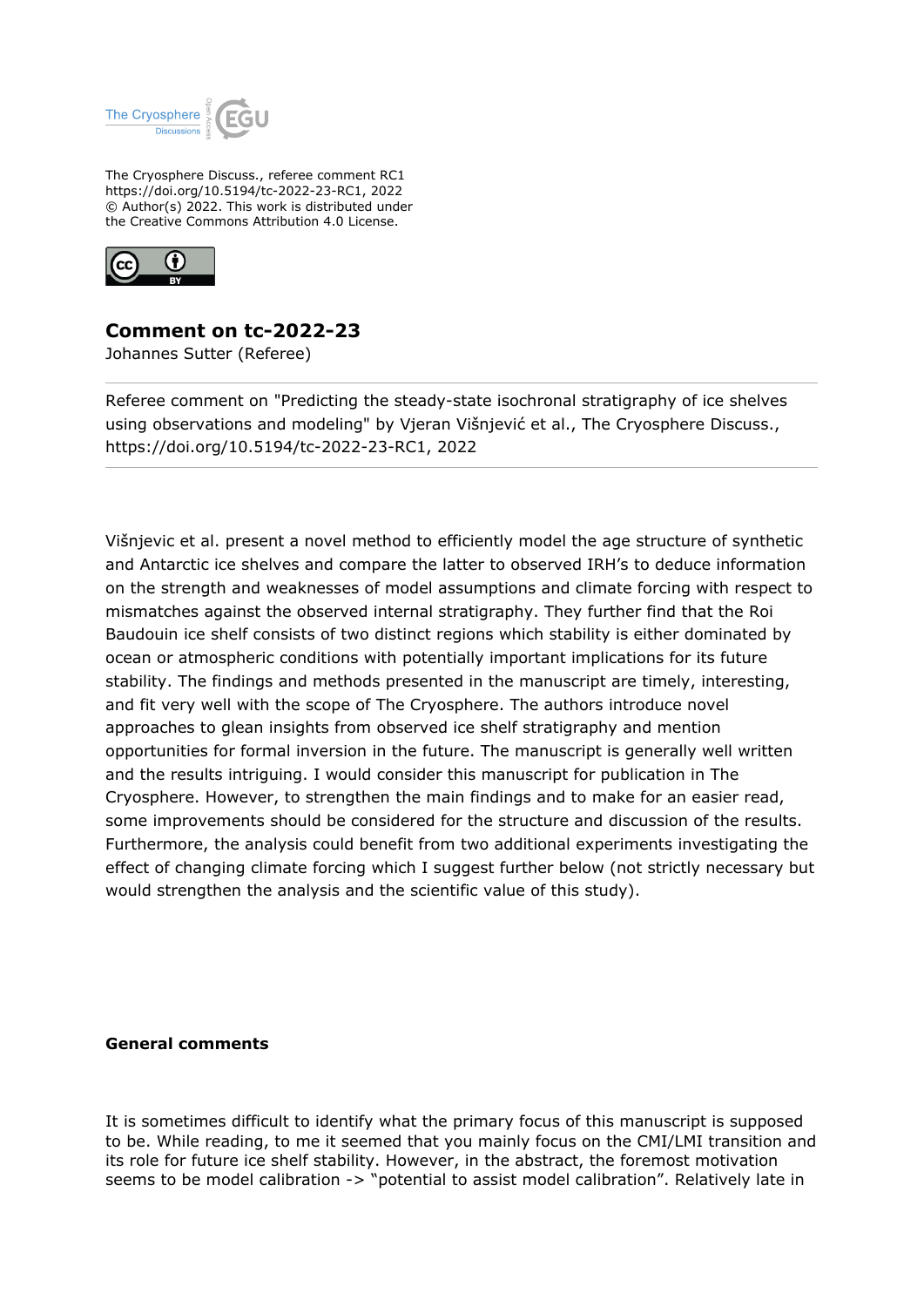the manuscript you also touch on the impacts of the steady state assumption, boundary conditions and importantly the climate forcing. But these points are only very quickly summarized. I think they would merit a more in-depth analysis. The subsection titles are a bit general, and it is sometimes difficult to pick up the main thread of the story. I assume your main motivation is to improve our understanding of ice flow, ice shelf stability and climate conditions by targeting the isochronal structure of ice shelves. However, throughout the manuscript this motivation is at times buried underneath methodological discussions. I think it would help if you could clearly provide the main scientific motivation of the different sections and distinguish them from the mere methodological aspects (which is of course important in its own right) of this study. L143-146 are a case in point here. Also, in the abstract you mention that the presented method enables the investigation whether ice shelves are in steady-state. What method are you referring to? The identification of the CMI/LMI transition or the use of equation 2 for establishing the vertical flow profile (Drews et al., 2020)? With numerically efficient prediction you probably refer to eq. 2 right? It is not always straightforward for the reader to appreciate the scientific goals of this study throughout the manuscript.

Introduction:

In the introduction you mention that you focus on the CMI/LMI boundary but do not mention that you also look at the effects of (1) numerical diffusion, (2) the applied boundary conditions, (3) violation of the shallow-shelf approximation, (4) violation of the steady-state assumption, and (5) flawed surface accumulation or basal melt rate fields as outline in line 199-200. This should be motivated here as well as one of the premises of using isochronal geometry in models is to identify issues with model setups, the computed velocity field, and uncertainties in the climate forcing.

Methods:

From my point of view the methods section is a little confusing. I think a more intuitive approach would be to start by introducing the model setup, i.e. the ice shelf configuration of which you model the isochronal/age structure ( $1<sup>st</sup>$  idealized MISMIP ice shelf,  $2<sup>nd</sup>$  RBIS) and why and then discuss how you derive the velocity field and compute the age (equations 1 and 2). Following that you can elaborate how you validate eq. 2 with Elmer/Ice in the MISMIP3D experiment and how you quantify numerical diffusion in the synthetic case.

Results:

It is sometimes unclear whether you discuss the modelled isochrones based on eq. 2 or based on Elmer/Ice (also in the figures) and when in the synthetic test case. Please make this more explicit throughout. I suggest coming up with abbrevations e.g. RBOI, Stdn, Synth. It adds confusion that you call both the MISMIP3d setup and the small 2D ice shelf you use to estimate the effect of diffusion *synthetic*.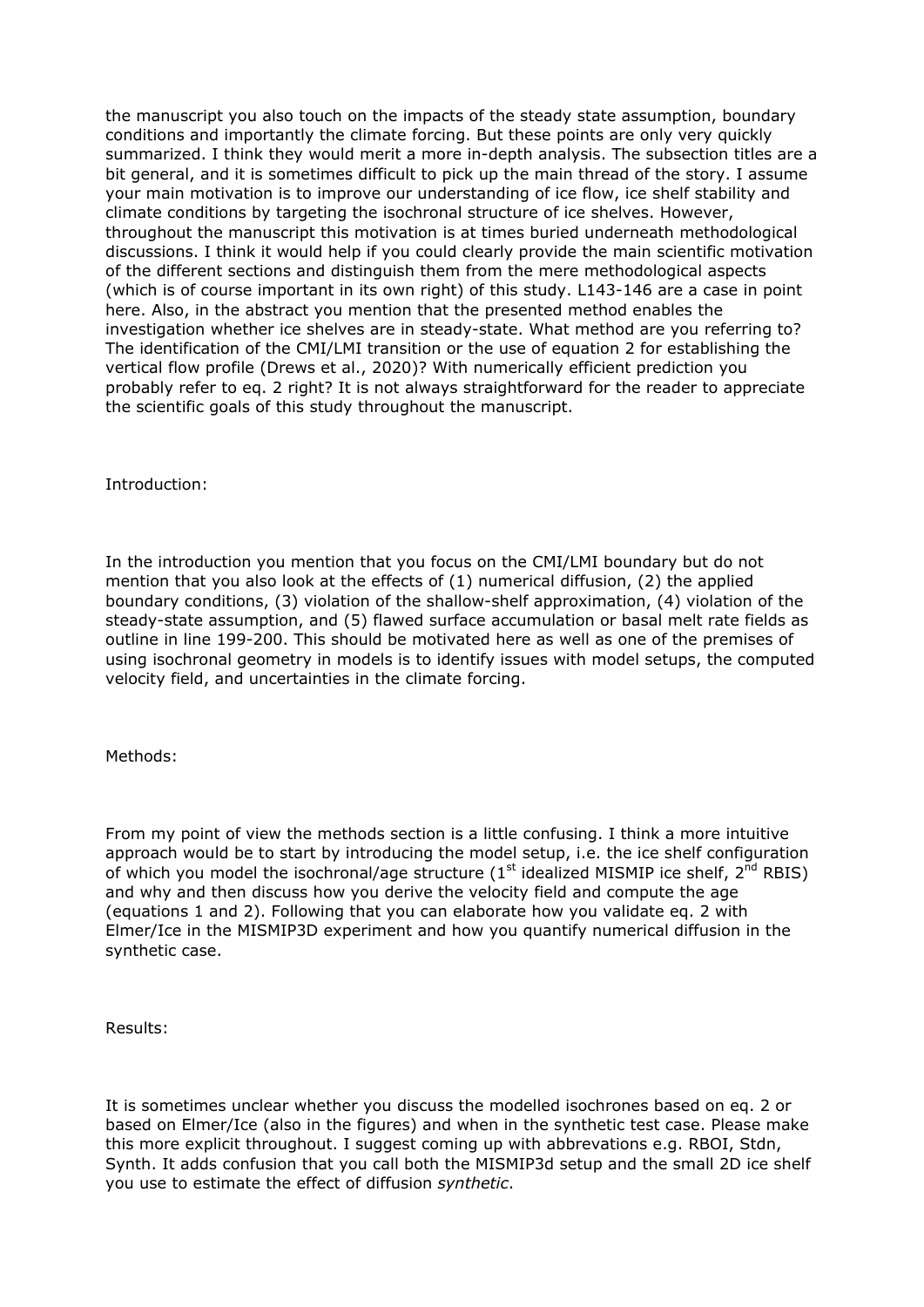Discussions/Conclusions:

Here I am missing a statement on future steps/plans to e.g. include transient climate conditions, non-equilibrium ice flow, coupling to the grounded parts of the ice sheet and how your methodology can be applied beyond the differentiation between CMI and LMI etc.

Specific comments:

L1 maybe "moderate" is more fitting than "decelerate"?

L3 I wouldn't necessarily call surface accumulation and basal melting parameters in this context, maybe "these components of ice shelf mass balance"

L3 more concise  $\rightarrow$  ... introduce uncertainties in projections of ice-sheet evolution.

L16 … holds a sea level equivalent ice volume of ca. 58 m

L18: ... with maximum estimates of up to ...

L19 ... play a major role in these future projections due to their buttressing effect on glacier flow (e.g. Fürst et al., 2016).

P2 L25/26 I would disagree, that the isochronal structure of Greenland or Antarctica has been used numerously in conjunction with ice flow modelling. I'd say, that the internal stratigraphy of the grounded ice sheet is very much underexplored as well. To my knowledge, so far there is no isochrone constrained model reconstruction or projection of ice sheet/glacier dynamics except for first efforts in that direction (e.g. Jouvet et al., 2020 (mountain glacier), Born et al 2021 (Greenland), Sutter et al., 2021 (Antarctica)). The references listed are either aimed at determining ice age (e.g. Nereson and Waddington, 2002) or reconstructing surface accumulation (e.g. Leysinger Vieli et al., 2011). I suggest providing a clearer differentiation with respect to the focus of the cited papers. Otherwise, the reader might surmise that for the grounded ice, using englacial layers is already a standard procedure in models which is probably not what you intend to convey here.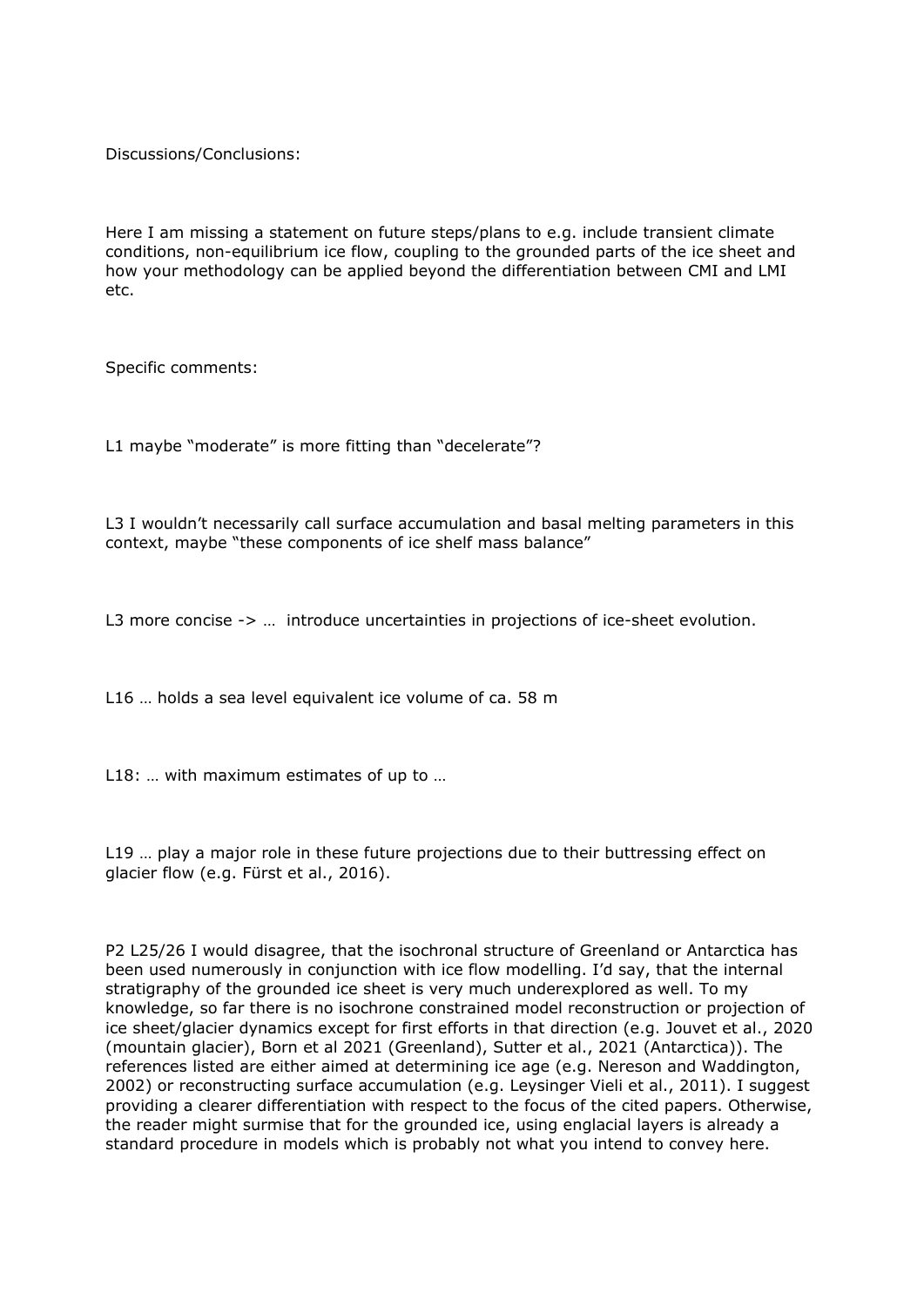L35 ... to approximate an equilibrium 3D velocity field ...

L35 is this approach new or has it been used in previous studies (e.g. the ones you mention in the previous sentence)? If it is new, I would explicitly state this here. If not I would mention how you do things differently.

L36 I assume you can only predict the ice shelf stratigraphy which is not formed by the inflow from the grounded part of the ice sheet? If that's the case, please reformulate the sentence. In fact, you differentiate between CMI and LMI in the next sentence. Part of this could be moved from the introduction into the methods, while only mentioning in the introduction that you try to predict the ice shelf stratigraphy. The caveats (CMI vs. LMI) would then be discussed in the Methods instead of the Introduction.

L38 when you write 'one outcome' do you mean 'major finding'? It seems that the CMI/LMI delineation is the main focus here.

L59 not sure whether "circumvent" is the right term (also, what is meant by *step*?). In a real-world application the ice shelf also depends on the tributary glacier and the transition across the grounding line, lateral stresses etc. all these aspects would include the challenges you mention for typical ice flow modelling. By focusing solely on the floating part of the ice sheet you must come up with boundary conditions for the ice age introducing uncertainties close to the grounding line (as you outline later). So maybe be more specific here with what you mean by *circumvent*. Also, your main reason to model the stratigraphy of ice shelves is not because you forego uncertainties associated with modelling grounded ice but rather because it is interesting in its own right. I suggest rephrasing this sentence.

L61 You illustrate the plug-flow character of ice shelves in the following sections? Maybe reword and motivate the Method sections more explicitly.

L63 I would start section 2.1 with an introductory sentence instead of jumping right into the coordinate system description. Something along the lines : "We derive the unknown vertical ice flow from observed surface velocities assuming steady state conditions (Drews et al., 2020) …" and then introduce eq. 2 and the specifics (parameters) and how you arrive at this analytical expression.

Figure 1: I suggest using a different color scale for surface flow and accumulation rate (continuous and not divergent). The divergent red-blue cmap used now gives the impression of a transition.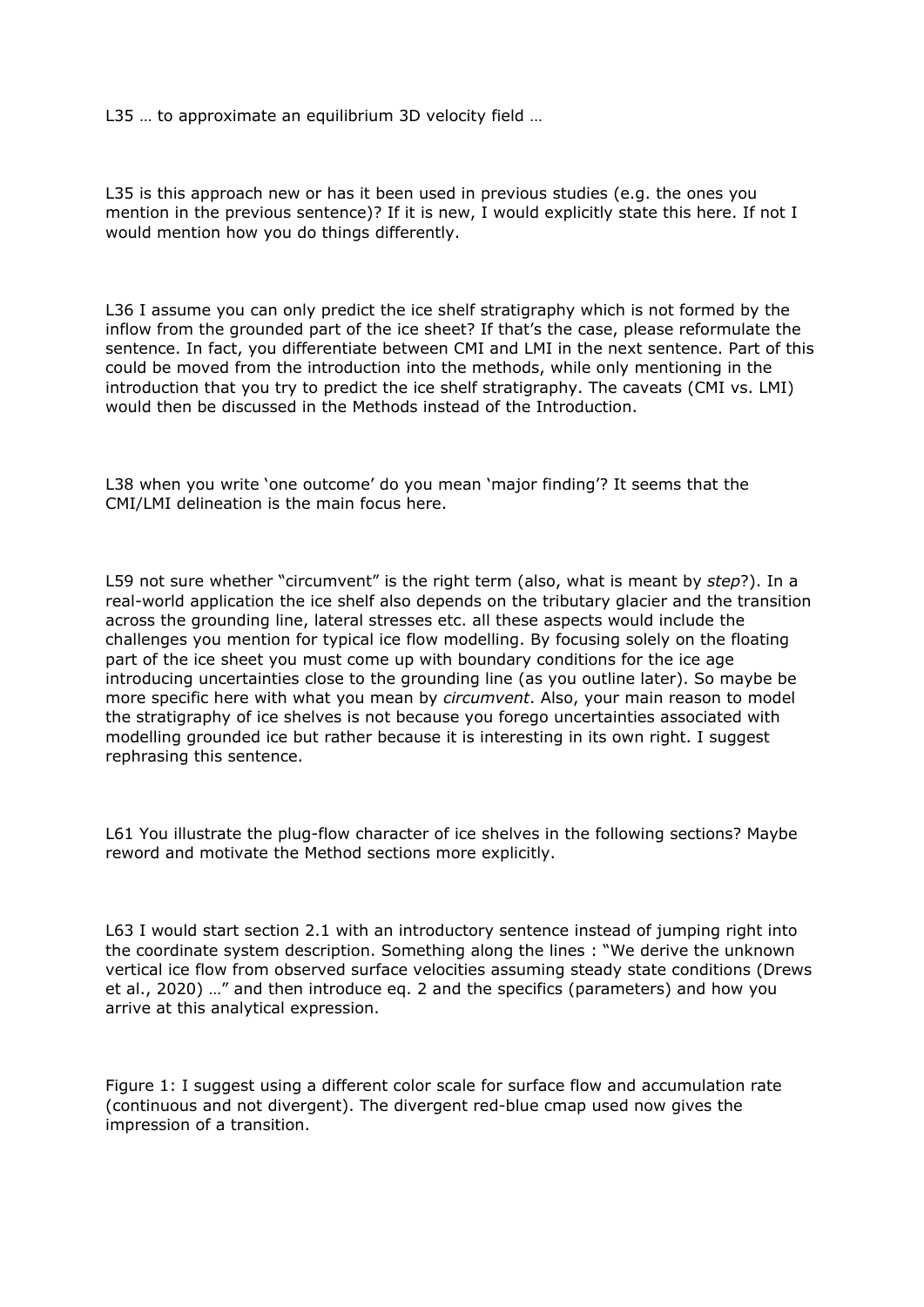Figure 1 caption: Basal melting rate - > basal melt rates (negative for freezing …

Figure 2: scheme -> schematic/sketch/illustration. The many lines pointing to the age equation make this sketch a little busy. I would suggest dropping them. Font size can be smaller and not all in bold. Not necessary to write 'observations' every time. You can specify in the caption where the forcing comes from. Also, if I understand correctly in the idealized case (Stdn, MISMIP3D) forcing is uniform and not from observations. This is a bit misleading. I like the fish though.

L143 unclear what "limits of the approximated velocity field" mean, specify e.g. "explore the limitations of the approximated velocity field compared to a full stokes model"

L145 what do you mean by "draw out numerous characteristics". Please elaborate and specify.

l74-76. Maybe I am missing something here, but if I understand correctly, the initial age of the ice shelf is set to 0 while the upstream age (grounded ice) is set to the simulation's runtime? This means to the current model time (i.e. after 200 model years upstream age is 200 years) or the total runtime of the experiment? Maybe make this more verbose here. Also, I am missing a justification for this assumption. In reality, the age of the ice column at the grounding line depends on the depth of the ice (probably with a rather steep gradient) and the history of grounded ice flow. This is either unknown or highly uncertain if you use ice sheet model data from the grounded ice as an input. Wouldn't it make sense (as first approximation) to use the 3D velocity field of an ice sheet model (e.g. one with inversion of basal friction based on surface elevation/flow) to estimate the age input at the grounding line. It would be still quite wrong but less wrong than simply setting it to simulation runtime? How does the assumption of a uniform age throughout the ice column influence your results?

L80-82 If the real age structure of the ice shelf is unknown, how do you compare predicted and observed stratigraphy not knowing which layer corresponds to which age? Please elaborate.

L88 What do you mean by "cross-checked"? Please clarify? What was the results of this cross-check?

Figure 3 and section 2.2

L94 for those how do not know what the Stdn experiment is (not mentioned in Pattyn et al., 2012 as it is part of the MISMIP3D intercomparison experiments), a little more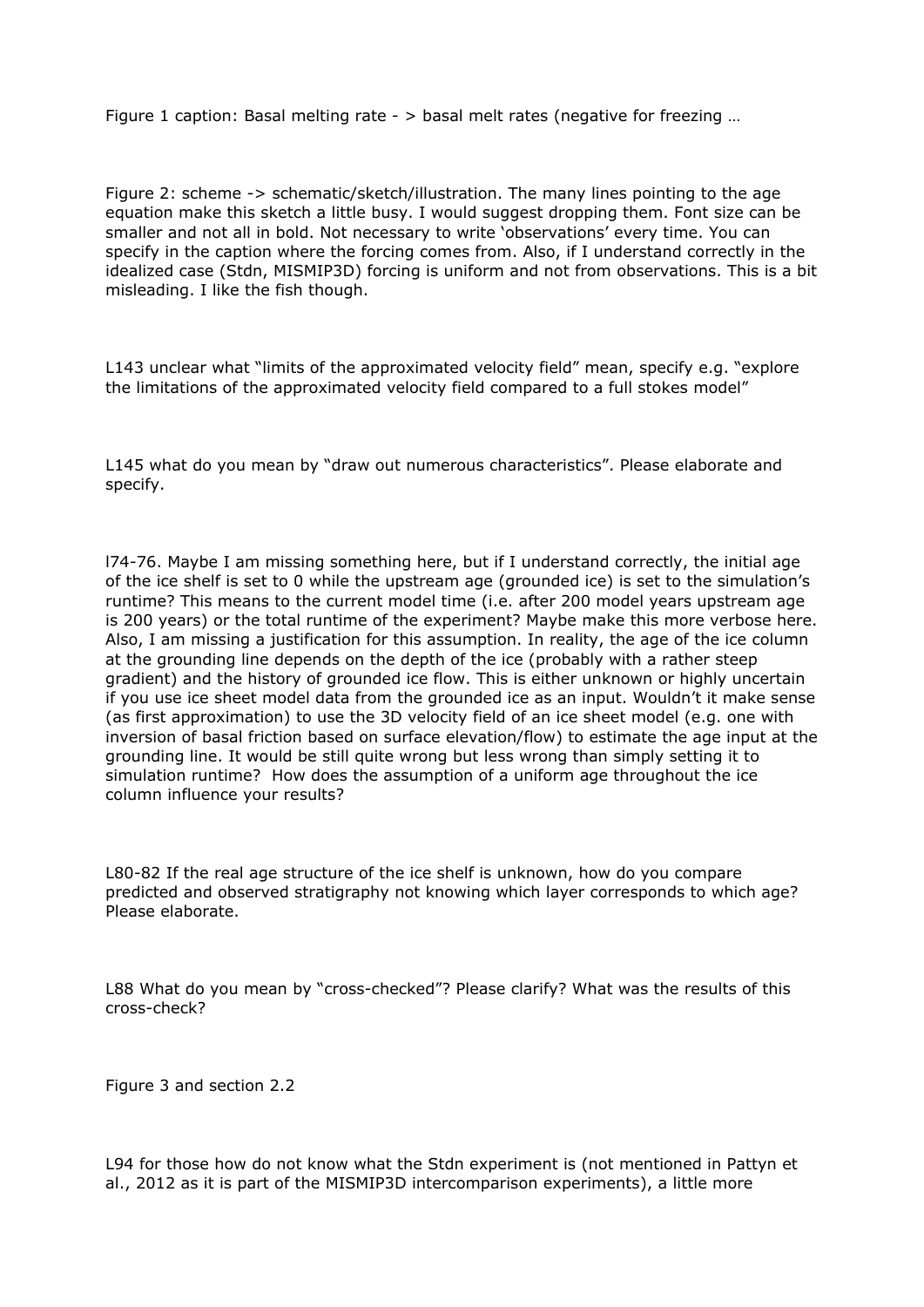information is needed here.

L95 here I am confused again. Do you do the cross-check for the analytical case on the same model domain (Stdn MISMIP3D) as for Elmer/Ice. If so it might be good to make this clear. Otherwise the uniform forcing of Elmer/Ice ( $a=0.3$  ma-1,  $b=0$  ma-1) are very different from the input data you use eq.2 (Figure 1). In that case, why don't you use the actual ice shelf geometry and boundary conditions in Elmer/Ice as well? I assume you do not use Elmer/Ice right away due to computational demands.

L147 Subection 3.1 is only two sentences long. Either be more expansive here or consider merging subsections 3.1 + 3.2.

Figure 3:

Wouldn't it be more interesting to show the difference in vertical velocity at two or more vertical profiles through the ice shelf (e.g. one 'borehole' at 10 km and one at 50 etc.). I assume the difference in the vertical velocity between Elmer/Ice and Eq.2 at the surface will be minimal by definition? This would also be more consistent with the data you show in 4b.

What significance has the pm 0.5 ma-1 delineation in Figure 3?

Figure 4:

Caption: It probably should read Fig 4b cross section on the vertical line in 4a (also check use of lower/upper case for consistency).

I do not see the white dots (calculated delineation). What are the white lines? I assume isochrones as in Figure 2?

Minorly is rarely used (I had to look it up actually)? Maybe change to slightly?

L177-179 difficult for me to follow, I suggest rephrasing this. Smeared?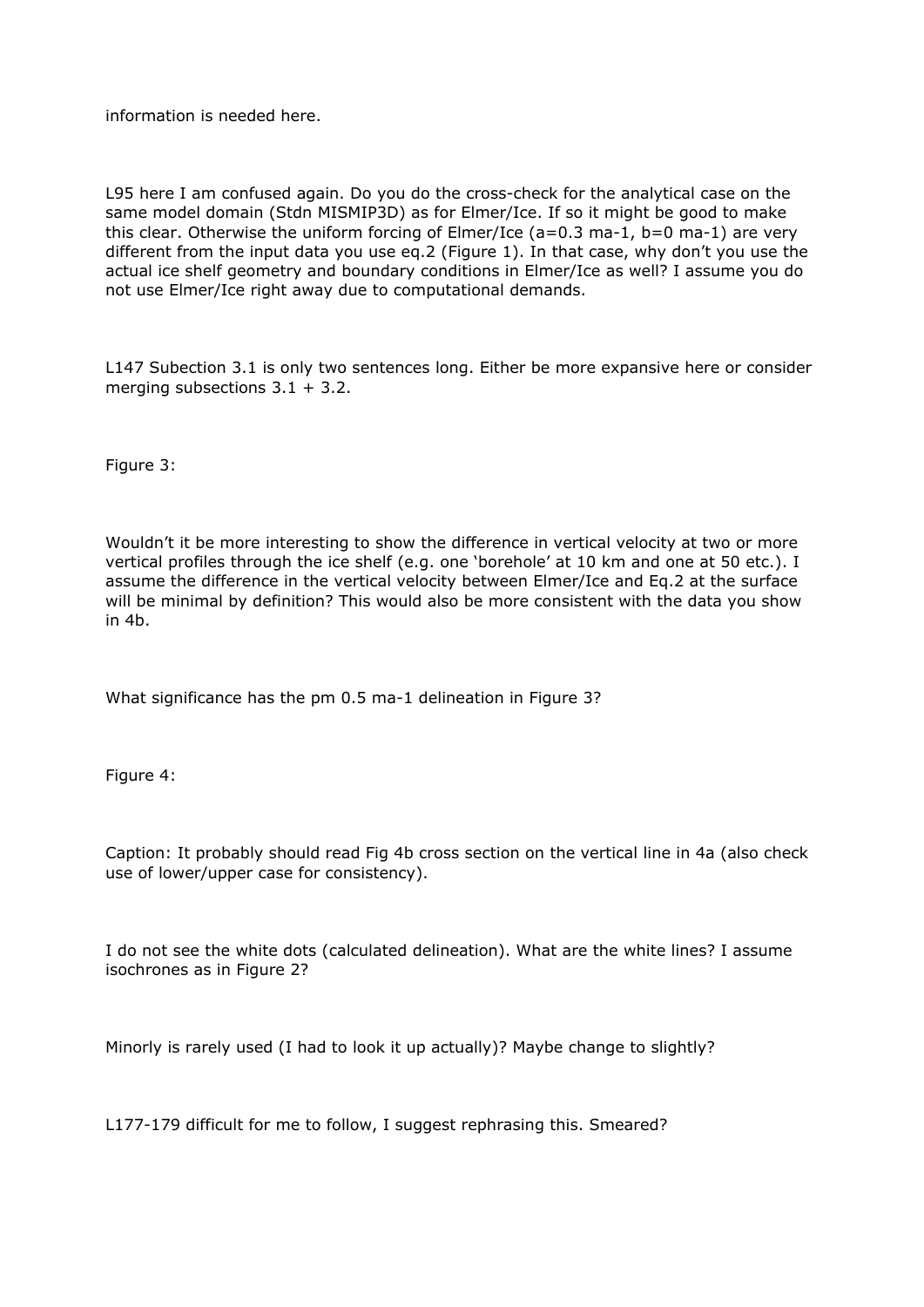25 m vertically I presume? Also depends on resolution, maybe provide a range for the resolutions tested here. E.g. 10-50 m or whatever would apply here.

Figure 5: What's the reason for the bulge of relatively old ice between 10-40 km downstream of the grounding line? Looking at Figure 1 there seems to be no salient anomalous melt/refreeze or velocity variations along this transect? Maybe worth discussing this? In Figure 6b it seems clear that the old ice pockets correlate to the areas with relatively fast ice flow. But what happens here?

L183-184 there is no reason to believe that the closest modelled isochrone should have the same age as the observed IRH, except if you are very confident about your velocity field. It is very probably that the modelled isochrone is either too young or too old, potentially by a lot. I am aware that it is unfortunately not possible to use ice core tie points or trace the nearest dated continental isochrone all the way to the ice shelf. But I think at this point there should be a discussion of the caveats of your comparison. If you discuss the elevation misfits of two isochrones of very different age it is not straightforward to assign these misfits to local mass balance/ice flow I guess. So, the question would be to what extent additional information can be extracted here except for the fact that cross-cutting is bad?

L186-188 I do not get this step. Do you mean by interpolating that you take the modelled isochrone above and below the IRH and then vertically interpolate the IRH's age? And then take the deviations between the nearest observed and modelled isochrone as a measure of systematic misfit? The temporal resolution of your isochrones is one year?

Subsection 4.1 title is a bit vague. Advantages and disadvantages with respect to what? I suggest being more explicit here.

L210 This or a similar sentence should also appear earlier when you discuss the methods.

Figure 7: I think you use jet-cmap or similar, for me it's fine, but I think it is not a good choice for color-blind readers.

L200 "In the following we discuss these effects separately"

L230-231 please elaborate and specify what kind of model developments are necessary to make this work in your opinion. I assume the main issue is that forward models would diverge to much from the observed real evolution of an ice shelf.